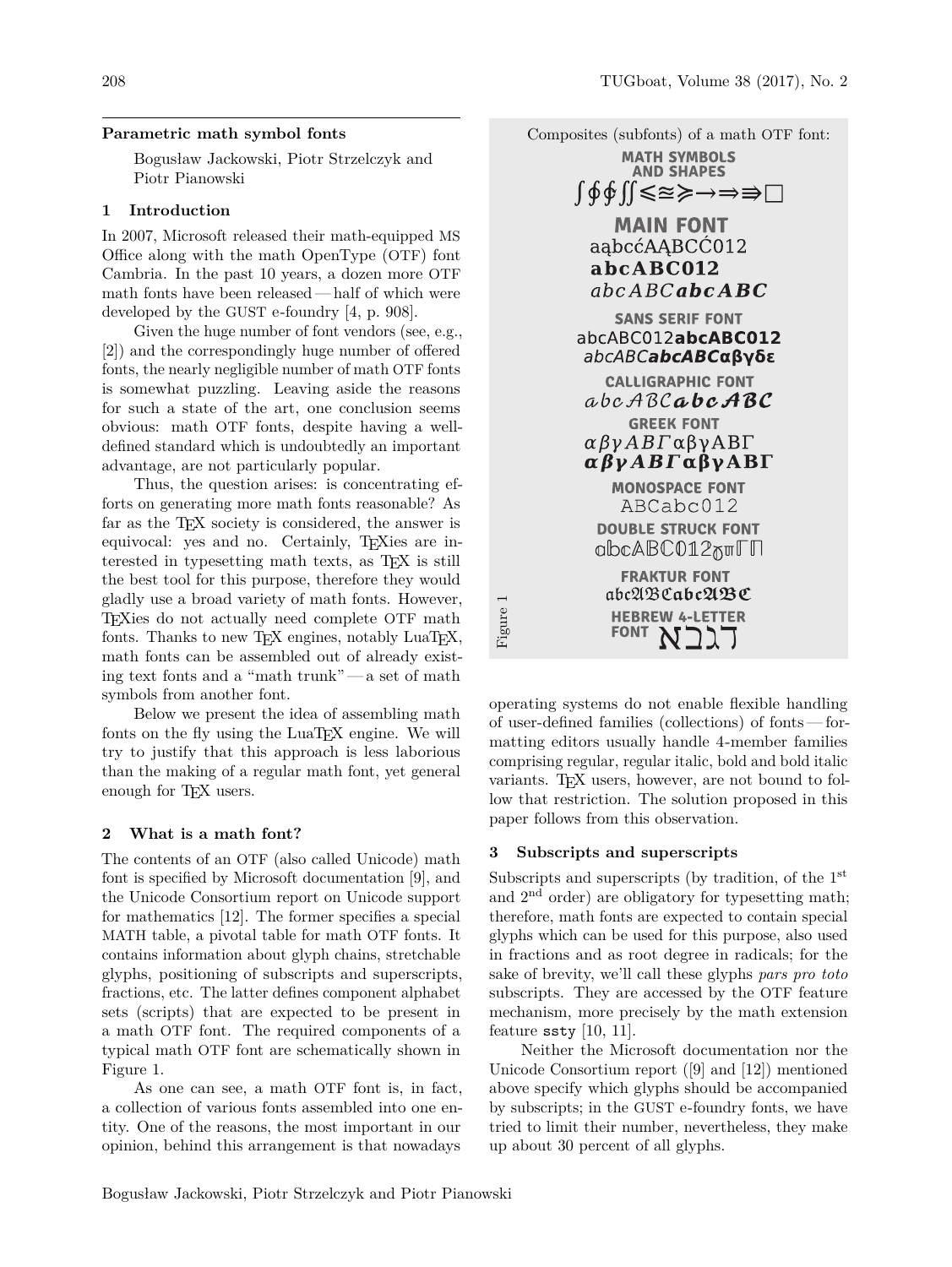Computer Modern, optical (fancy) scaling:  $\mathcal{C}$ abc  $abc$ AMS Euler, non-uniform scaling: Cabcabc TEX Gyre, non-uniform scaling: abc  $abc$ default, uniform scaling: Figure : abc  $\mathbf{\Gamma}$ abc

The outlines of the subscripts have the normal size. The MATH table contains the scaling coefficient by which the rendering engine is expected to scale down the glyph uniformly before the placement. If the respective subscript glyph is absent from the font, the original glyph is used.

A pity that only uniform scaling is allowed. If non-uniform scaling were allowed, the extra glyphs for subscripts would be unnecessary.

Donald E. Knuth decided to scale all fonts nonlinearly (typographers prefer the term "optically") in his Computer Modern family of fonts [1]: corresponding glyphs from fonts having different design sizes have different proportions, thus including the fonts having the design size 7 pt and 5 pt, used as subscripts of the  $1<sup>st</sup>$  and  $2<sup>nd</sup>$  order, respectively.

It turns out, however, that fairly decent visual results can be achieved by non-uniform scaling, i.e., by scaling down and widening the glyph at the same time. This approach was successfully used in the renowned Euler font [6], designed by Hermann Zapf, belonging to the basic collection of TEX fonts. We are not aware of any complaints about the inelegance or illegibility of Euler subscripts. Following the Euler project, we have employed the same method in our GUST e-foundry fonts. The appearance of subscripts generated with various methods is shown in Figure 2.

The point is that the non-uniform scaling can be done by the modern T<sub>E</sub>X engines on the fly; therefore, the presence of subscript glyphs in a math font is not essential for T<sub>F</sub>X users.

## **4 LuaTEX as a "font assembler"**

In order to assemble several component (sub)fonts into a single math OTF font, advanced software is generally needed, such as, e.g., the excellent Font-Forge editor [7]. T<sub>EX</sub> wizards, however, or more precisely  $\text{LuaTrX}$  wizards, are in a better position —

\input otf-math \OMtrm{DejaVuSans.ttf} \OMtbf{DejaVuSans-Bold.ttf} \OMtit{DejaVuSans-Oblique.ttf} \OMtbi{DejaVuSans-BoldOblique.ttf} Figure 3 \OMmat{texgyredejavu-math-1106.otf} \OMsize{12pt} % fix size \OMfix % fix 12-point "blended font"

\$\$ \delta\_{ij}=\cases{ 0& for  $\iota$  \$i=j\$\cr 1& for  $\sinh$  filme j\$\cr  $\{\cdot\}$ ; \left(\matrix{ 1& 0& 0\cr 0& 1& 0\cr 0& 0& 1\cr  $\right)$  \$\$ Figure 3a  $\delta_{ij} = \begin{cases} 0 & \text{for } i = j \\ 1 & \text{for } i \neq j \end{cases} = \begin{pmatrix} 1 & 0 & 0 \\ 0 & 1 & 0 \\ 0 & 0 & 1 \end{pmatrix}$ 

\def\frac{1#2}{f1\over#2}}  
\n\$ \sqrt{\frac{1}{2}}  
\n\$ \sqrt{1}^{2}}  
\n\approx 0{, }7\qquad  
\nf\, \sqrt{(x)}=  
\n\left(\frac{1}{x^2}\right) \$  
\ng\n
$$
\frac{1}{2} \approx 0.7 \quad f'(x) = \left(\frac{1}{x^2}\right)
$$

$$
\sqrt{\left(\langle\left|\text{angle}\left|\text{angle}\left|\text{angle}\right|\right)^2\right)} \right\}
$$
\n
$$
\sqrt{\left(\langle\left|\text{angle}\left|\text{angle}\right|\right)^2\right)} \right\}
$$
\n
$$
\sqrt{\left(\langle\left|\text{angle}\left|\text{angle}\right|\right)^2\right)} \right\}
$$
\n
$$
\sqrt{\left(\langle\left|\text{left}\left|\text{left}\right|\right)^2\right)^2\right)} \right\}
$$
\n
$$
\sqrt{\left(\langle\left|\text{left}\left|\text{left}\right|\right)^2\right)^2\right)} \right\}
$$
\n
$$
\sqrt{\left(\langle\left|\text{left}\left|\text{left}\right|\right)^2\right)^2\right)} \right\}
$$
\n
$$
\sqrt{\left(\langle\left|\text{right}\right)^2\right)} \right\}
$$
\n
$$
\sqrt{\left(\langle\left|\text{right}\right)^2\right)}^2 \right)
$$
\n
$$
\sqrt{\left(\langle\left|\left(\left(\left(\langle\left|\text{right}\right)^x\right)^x\right)^2\right)^2\right)}^2 \right)
$$

they do not need a font editor at all. Font assembly can be programmed in TEX (using the package unicode-math [5]). Once a wizard devises (and releases) a relevant script, others can adapt it to their needs. This is exactly our case: starting from Lua-TEX code for loading OTF fonts, we were able to prepare a script for "blending" a given math OTF font with a few other selected fonts. Figure 3 shows an example, the beginning of our LuaT<sub>EX</sub> script for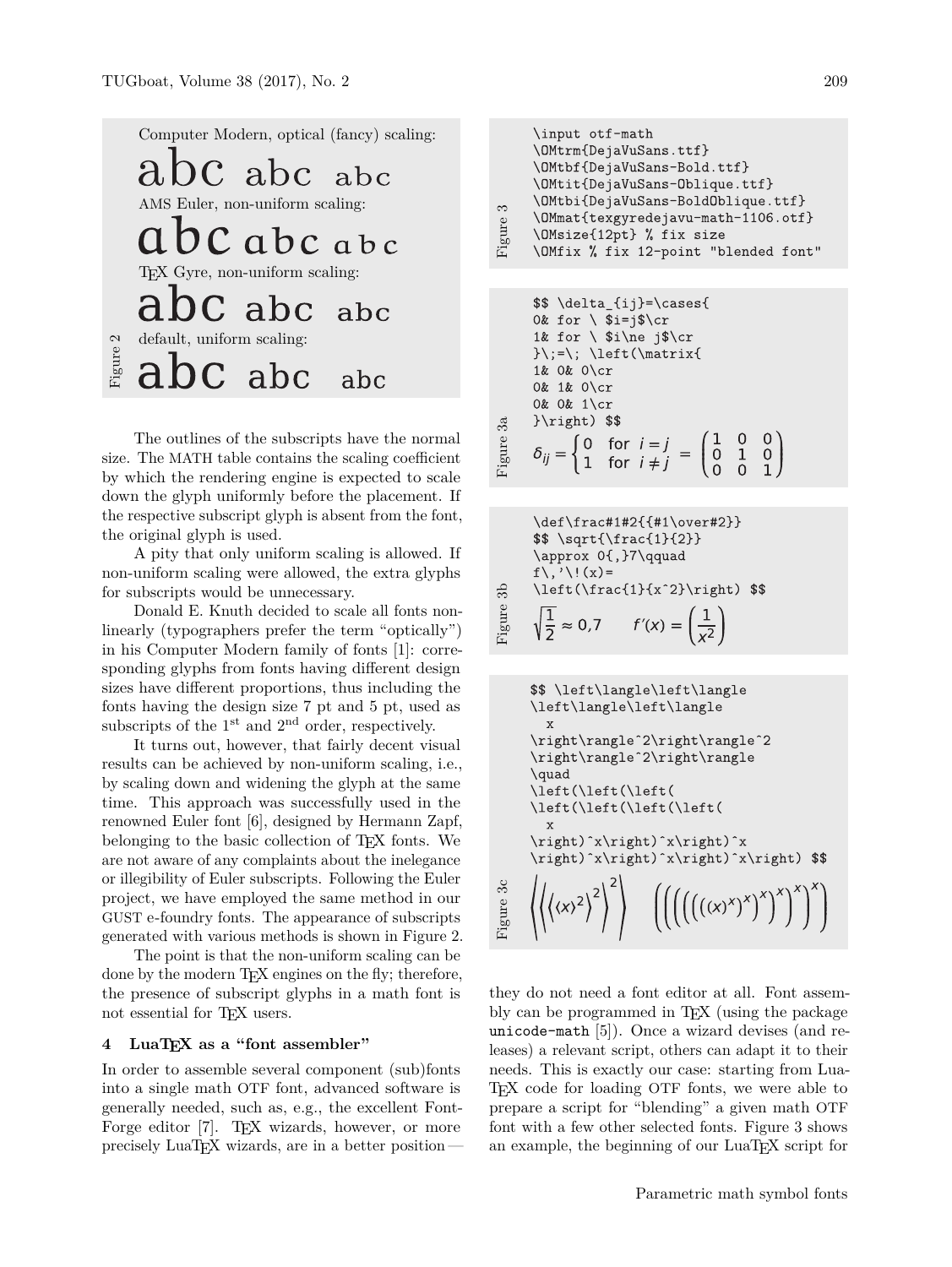

mixing the TFX Gyre DejaVu OTF math font with the DejaVu sans-serif variant.

Such a relatively simple header allows even inexperienced users to easily type math formulas with a chosen main font (in general, an arbitrary text font, DejaVu sans-serif in this case) along with the math symbols, i.e., braces, radicals, etc., taken from a chosen math font (in general, a math OTF font, TG DejaVu Math in this case) — see Figures 3a–3c.

Not only subscript sizes and proportions can be defined on the fly; also sidebearings can be controlled by appropriate font family definitions using the LuaTEX font loading option extend and the Lua-T<sub>EX</sub> (originally from pdfT<sub>EX</sub>) primitive command \letterspacefont, respectively.

#### **5 What else do we need?**

In the previous section we substantiated the statement that LuaTEX can be used, in a sense, as a "poor man's font editor". What cannot be easily handled from within LuaT<sub>EX</sub>? The answer is: subtle details should be taken into account, provided that one cares — we do.

As we emphasized in our paper on the GUST e-foundry font projects [4, p. 326], an important aspect of a math font is the visual harmonizing of the alphanumeric glyphs and the symbols. Seemingly trivial glyphs, such as operator and relational symbols, may serve as a convenient example: they have slightly different shapes in each of our math fonts see Figure 4 above. Another example is the optical similarity between the shape of integrals and the letter 'long s', which in turn is similar to the letter 'f' [4, p. 326].

Such details, in principle, could be controlled from within LuaTEX; however, we would consider this to be overloading the functionality of LuaT<sub>EX</sub>. Furthermore, we prefer to fiddle around with glyph

shapes using MetaType 1 [3], our favorite MetaPostbased tool.

#### **6 How to tackle the problem?**

We can pinpoint the problem to solve as follows: *given (say, by a customer) a font, add an adequate, i.e., optically consistent, math companion to be used in LuaTEX with the given font*. The solution consists of a few more or less obvious steps:

- $\diamond$  prepare a generic set of LuaT<sub>EX</sub> macros;
- $\Diamond$  prepare a generic set of MetaPost/MetaType 1 macros for generating the basic set of math symbol glyphs;
- $\Diamond$  for this set of MetaPost/MetaType 1 macros, prepare a set of relevant parameters for a given font controlling ovalness, incisions, thickness of stems, x-height, etc.

The good news is that all the steps listed above are to a great extent accomplished or at least commenced:

- $\diamond$  we use LuaTFX with the unicode-math package [5, 8], in our office (heavily exploiting Hans Hagen's font handling macros— thanks!);
- a lion's share of MetaType 1 macros which we use for generating GUST e-foundry fonts can also be used for this purpose;
- moreover, the MetaType 1 macros are, of course, parameterized— this is why we were able to release a new math OTF font once a year on average.

Our experience is thus optimistic, although it does not mean that nothing remains to be done. On the contrary. Putting it figuratively: it takes a few minutes to saw a plank, burnishing it takes a few hours. So far, we "have sawn the plank".